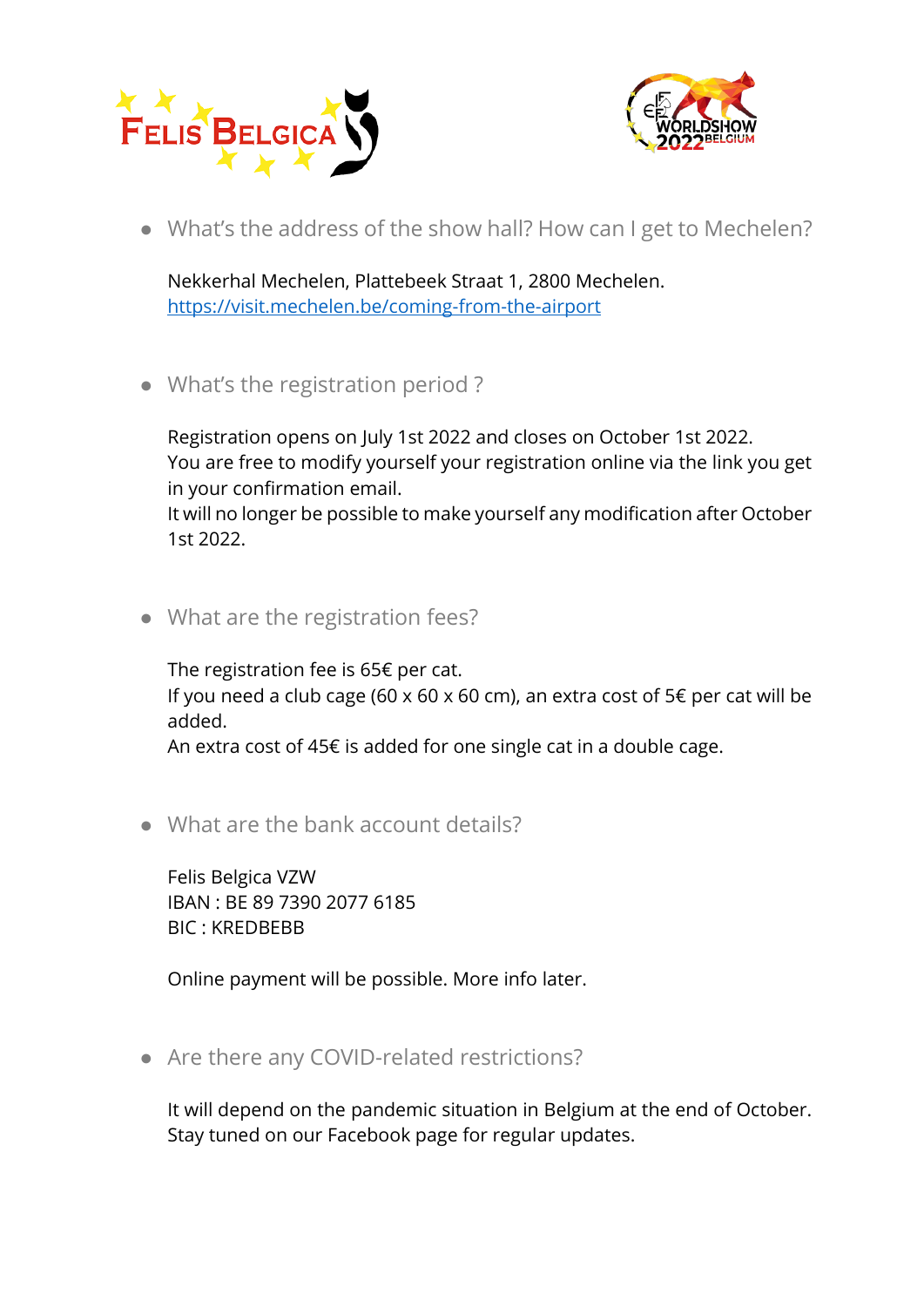



● Can my cat participate in the FIFe World Show? What are the conditions/qualifications?

Only cats of fully recognized breeds and their fully recognized varieties as well as house cats belonging to individual FIFe members may participate in the World Show.

For all Winner Shows – World Show included – organised prior to 31.12.2022, no qualifications are needed for cats to participate, due to the COVID pandemic.

• Can I use my personal show cage?

Yes, personal cages are allowed, dimensions maximum 60x60 cm. You must declare the use of your own cage upon registration (select club cage or own cage).

If your personal cage is longer than the number of registered cats multiplied by 60 cm, you must book an extra space (45€ for each extra space 60 x 60 cm).

The front face (visitor's side) of the cage MUST be transparent, so that the visitors can see the cats.

• Can I have a double cage for one cat?

Yes, you can ask for it when you register. An extra cost of 45€ will be added to the standard registration cost, for each double cage occupied by only one cat.

● How are exhibitors placed at the show hall: by countries or by breeds?

Exhibitors are placed according to countries. Cats from the same owner are placed together.

Seating preferences might be accepted as long as feasible and can never be guaranteed, just write it in the remarks of the registration form.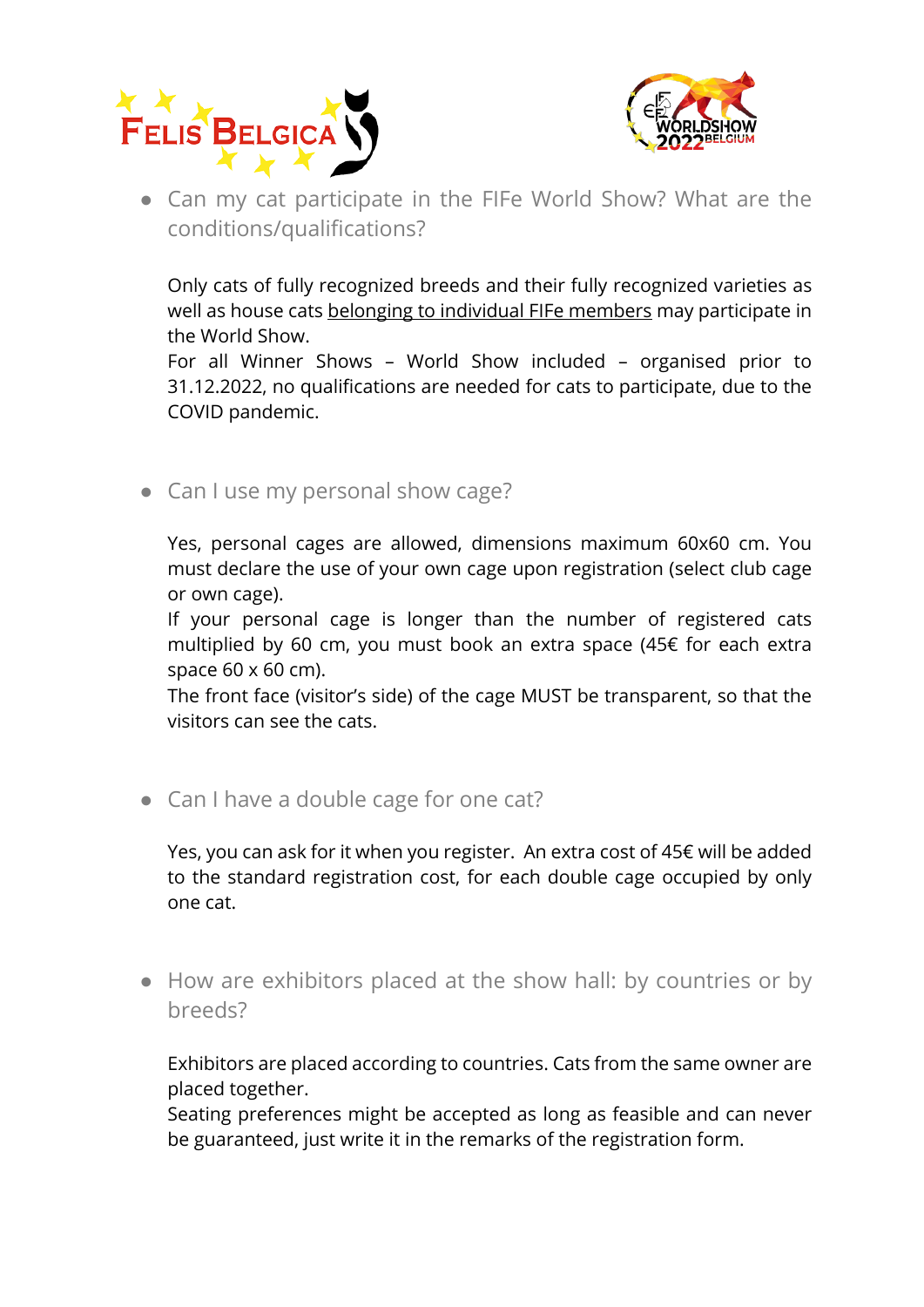



• May I present my cat to the judge myself?

You can present your cat to the judge. A steward is also available to help you, should you need it.

● Will there be chairs available for the exhibitors ? Is the cat litter offered by the World show?

This information will be communicated later.

● How is the veterinary check organised ?

The vet check will be randomly carried at the entrance of the show hall. A team of veterinarians will circulate at the show hall both days to carry out random checks if needed.

● What are the needed vaccinations for the participating cats? Any required medical condition?

All participating cats must be vaccinated and a vaccination certificate is checked on all cats entering the show hall. Vaccinations against feline panleukopenia, feline calici virus and feline herpes virus must be valid and taken at least 15 days prior to the show. The last day for booster vaccination is on October 14th 2022.

Cats entering Belgium from other countries must be microchipped and vaccinated against rabies. The vaccination must be taken at least 21 days before entering the country. More information about regulations for traveling with cats within or to EU: [https://ec.europa.eu/food/animals/movement-pets\\_en](https://ec.europa.eu/food/animals/movement-pets_en)

White cats must have a veterinary certificate stating that they are not deaf. House cats older than 10 months must have a certificate they are neutered.